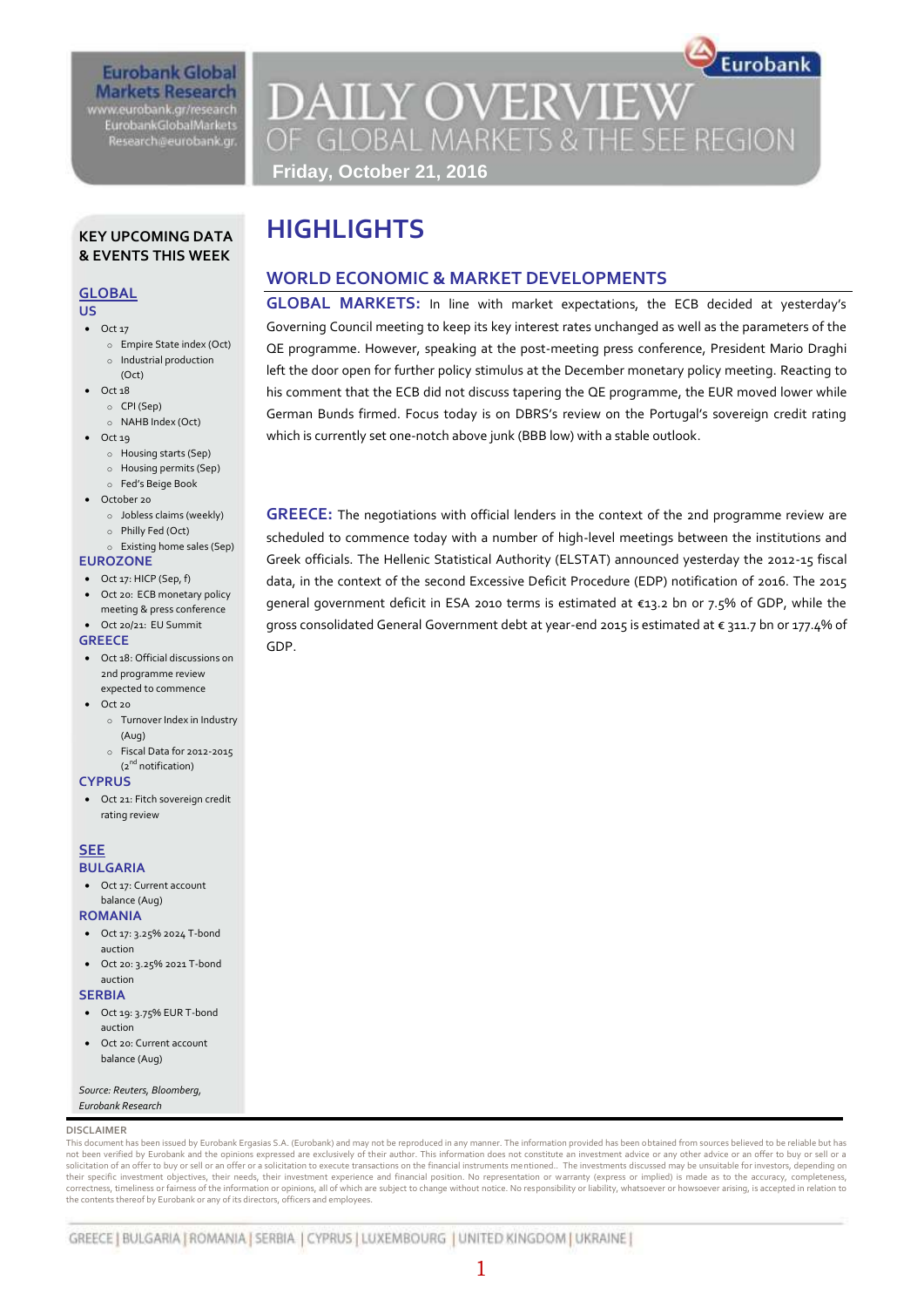November 14, 2013

October 21, 2016







*Source: Reuters, Bloomberg, Eurobank Research*

# **Latest world economic & market developments**

OF GLOBAL MARKETS & THE SEE REGION

### **GLOBAL MARKETS**

**AILY OVERVIEW** 

In line with market expectations, the ECB decided at yesterday's Governing Council meeting to keep unchanged its key interest rates and the parameters of the QE programme. However, speaking at the post-meeting press conference, President Mario Draghi left the door open for further policy stimulus at the December monetary policy meeting, when the new staff metronomic projections will be published and the Eurosystem committees will present the options that ensure the smooth implementation of the QE programme until March 2017, or beyond, if necessary. Mario Draghi stressed that there are no signs yet of a convincing upward trend in underlying inflation and reiterated that the Governing Council is committed "to act, if warranted, by using all the instruments available within our mandate" to secure a sustained convergence of inflation towards the medium term inflation target. Responding to relevant questions in the Q&A session, the ECB President revealed that the Governing Council did not discuss either extending the QE programme or reducing the monthly pace of asset purchases and that these issues will probably be on the agenda of the December meeting. Mario Draghi's comment that the ECB did not discuss tapering the QE programme pushed the EUR lower with the EUR/USD hitting a seven-month low of 1.0894 earlier in Asia before recovering modestly to levels around 1.0905/10 in European trade at the time of writing. On the flip side, German Bunds firmed after the ECB press conference with the longend of the curve outperforming. Looking at the day ahead, focus is on DBRS's review on Portugal's sovereign credit rating which is currently set one-notch above junk (BBB low) with a stable outlook. A potential downgrade would strip Portuguese sovereign bonds of their eligibility for the ECB's QE programme and refinancing operation as DBRS is the only one, out of the four rating agencies recognized by the Eurosystem that assigns an investment-grade rating to the Portuguese sovereign.

#### **GREECE**

The negotiations with official lenders in the context of the 2nd programme review are scheduled to commence today with the issues on the agenda today reportedly being state arrears (MinFin Euclid Tsakalotos will inform the institutions on the progress of state arrears clearance in order to have the disbursement of the remaining €1.7bn approved by the EuroWorking Group on Monday, 24 October), education, corruption and energy. On the sidelines of the European Council in Brussels the Greek PM met yesterday with European Parliament President Martin Schulz to discuss the issue of debt relief, while today he is expected to meet with Angela Merkel, Francois Hollande and Jean Claude Juncker on same topic. Following the ECB Governing Council meeting yesterday, President Mario Draghi stated that discussions about Greece's debt sustainability are continuing and there are concerns about it. When the time comes, the Governing Council will assess in an independent way the deb sustainability but "until then it is premature to speculate about purchasing bonds". The Hellenic Statistical Authority (ELSTAT) announced yesterday the 2012-15 fiscal data, in the context of the second Excessive Deficit Procedure (EDP) notification of 2016. The 2015 general government deficit in ESA 2010 terms is estimated at €13.2 bn or 7.5% of GDP, while the gross consolidated General Government debt at year-end 2015 is estimated at  $\epsilon$ 311.7 bn or 177.4% of GDP. Under the first EDP notification (April 2014) the respective figures for the 2015 general government deficit and debt in ESA 2010 terms were at -7.2% and 176.9% of GDP, respectively. The direction of the revision was mainly due to the incorporation of new information on 2015 that became available from April 2016 onwards and the revision of the nominal GDP for 2015. As a result of the downward revision in the ESA 2010 deficit, the 2015 primary surplus in programme (MoU) terms is expected to be revised downwards from 0.7% currently to 0.2% of GDP, conditional on no further changes on the adjustments needed to transform the primary balance from ESA2010 terms to MoU terms.

> <u>tstamatiou@eurobank.gr</u> andimitriadou@eurobank.gr

[ppetropoulou@eurobank.gr](mailto:ppetropoulou@eurobank.gr)

Eurobank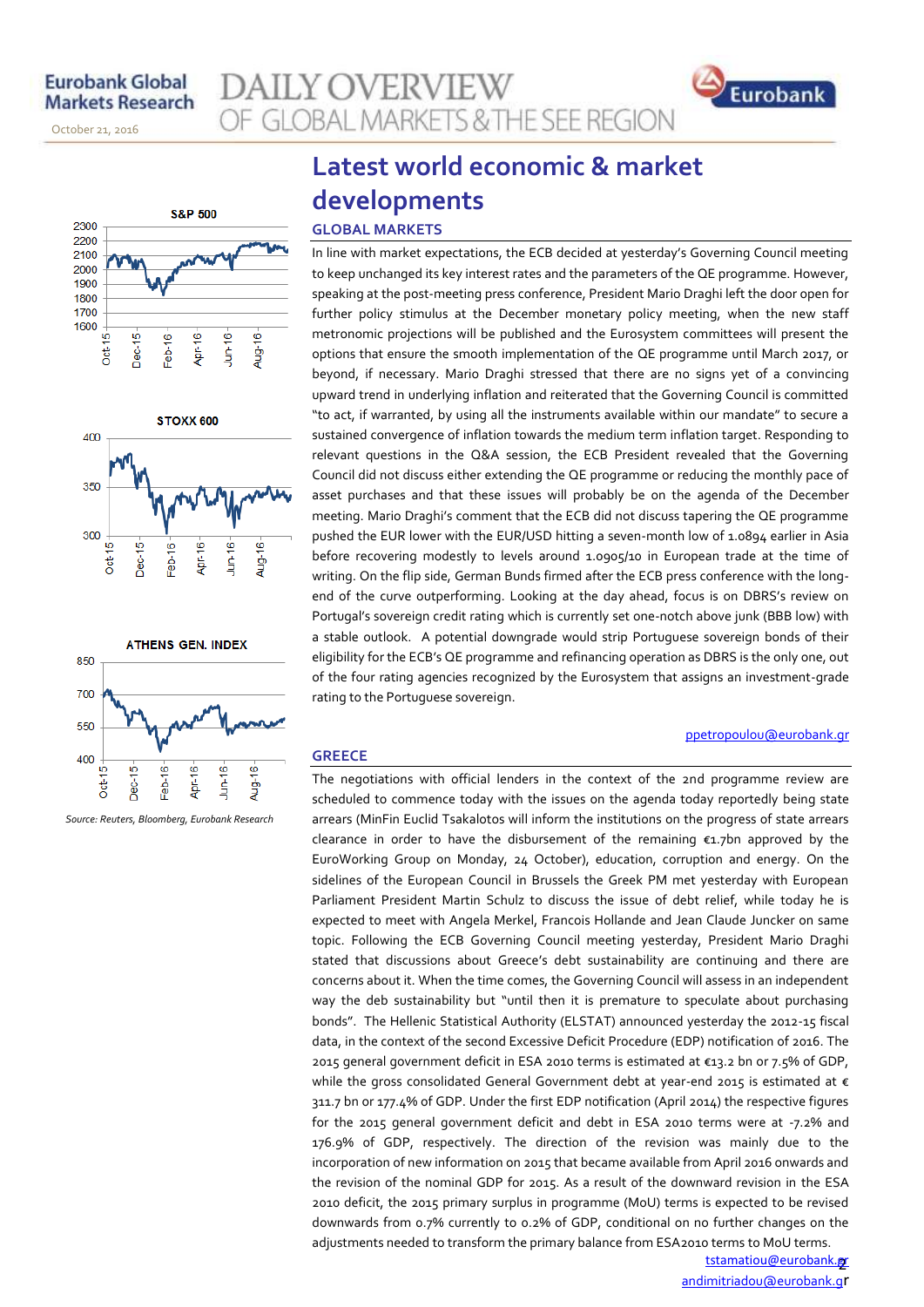# **Eurobank Global Markets Research**

November 14, 2013

October 21, 2016

DAILY OVERVIEW OF GLOBAL MARKETS & THE SEE REGION



## **GLOBAL MARKETS**

| <b>GLOBAL MARKETS</b> |          |         |             |                |        |         |             |                         |         |              |                     |                    |      |         |             |
|-----------------------|----------|---------|-------------|----------------|--------|---------|-------------|-------------------------|---------|--------------|---------------------|--------------------|------|---------|-------------|
| <b>Stock markets</b>  |          |         |             | <b>FOREX</b>   |        |         |             | <b>Government Bonds</b> |         |              |                     | <b>Commodities</b> |      |         |             |
|                       | Last     | ΔD      | <b>AYTD</b> |                | Last   | ΔD      | <b>AYTD</b> | (yields)                | Last    | <b>ADbps</b> | $\triangle$ YTD bps |                    | Last | ΔD      | <b>AYTD</b> |
| S&P 500               | 2141.34  | $-0.1%$ | 4.8%        | <b>EUR/USD</b> | 1.0895 | $-0.3%$ | 0.4%        | $UST - 10vr$            | 1.75    | 0            | $-52$               | GOLD               | 1263 | $-0.3%$ | 19.0%       |
| Nikkei 225            | 17184.59 | $-0.3%$ | $-9.7%$     | <b>GBP/USD</b> | 1.2244 | $-0.1%$ | $-16.9%$    | Bund-10vr               | 0.01    |              | $-62$               | <b>BRENT CRUDE</b> | 51   | 0.1%    | 37.9%       |
| STOXX 600             | 344.29   | 0.2%    | $-5.9%$     | USD/JPY        | 103.93 | 0.0%    | 15.5%       | $JGB - 10vr$            | $-0.05$ |              | $-32$               | LMEX               | 2376 | $-0.7%$ | 7.8%        |

#### **CESEE MARKETS**

| <b>SERBIA</b>                           |                  |                |                 | <b>ROMANIA</b>        |                  |                                |                 | <b>BULGARIA</b>       |                  |                     |                 |  |
|-----------------------------------------|------------------|----------------|-----------------|-----------------------|------------------|--------------------------------|-----------------|-----------------------|------------------|---------------------|-----------------|--|
| <b>Money Market</b>                     |                  |                |                 | <b>Money Market</b>   |                  |                                |                 | <b>Money Market</b>   |                  |                     |                 |  |
| <b>BELIBOR</b>                          | Last             | <b>ADbps</b>   | <b>AYTD bps</b> | <b>ROBOR</b>          | Last             | <b>ADbps</b>                   | <b>∆YTD bps</b> | <b>SOFIBOR</b>        | Last             | <b>ADbps</b>        | <b>∆YTD bps</b> |  |
| T/N                                     | 304              | 0              | $\mathbf{1}$    | O/N                   | 0.44             | 0                              | $-9$            | <b>LEONIA</b>         | $-0.30$          | -9                  | $-31$           |  |
| 1-week                                  | 3.17             | 0              | $-2$            | 1-month               | 0.57             | 0                              | $-12$           | 1-month               | $-0.15$          | 0                   | $-30$           |  |
| $1$ -month                              | 3.33             | $\mathbf{1}$   | $-18$           | 3-month               | 0.7              | 0                              | $-32$           | 3-month               | $-0.05$          | 0                   | $-31$           |  |
| 3-month                                 | 3.49             | $\mathbf{1}$   | $-34$           | 6-month               | 0.94             | 0                              | $-40$           | 6-month               | 0.10             | 0                   | $-43$           |  |
| 6-month                                 | 3.66             | $\mathbf{1}$   | $-37$           | 12-month              | 1.08             | 0                              | $-44$           | 12-month              | 0.40             | 0                   | $-57$           |  |
|                                         |                  |                |                 |                       |                  |                                |                 |                       |                  |                     |                 |  |
| <b>RS Local Bonds</b>                   |                  |                |                 | <b>RO Local Bonds</b> |                  |                                |                 | <b>BG Local Bonds</b> |                  |                     |                 |  |
|                                         | Last             | <b>ADbps</b>   | <b>∆YTD bps</b> |                       | Last             | <b>ADbps</b>                   | <b>∆YTD bps</b> | (yields)              | Last             | <b>ADbps</b>        | <b>AYTD bps</b> |  |
| 3Y RSD                                  | #N/A N/A<br>4.33 | #N/A N/A       | 543             | 3Y RON                | 1.40<br>2.15     | 0                              | $-53$           | 3Y BGN                | 0.18             | $-1$                | $-42$           |  |
| 5Y RSD<br>7Y RSD                        | 5.63             | $-1$<br>0      | $-80$<br>$-207$ | 5Y RON<br>10Y RON     | 2.99             | 0<br>$-1$                      | $-65$<br>$-79$  | 5Y BGN<br>10Y BGN     | 0.54<br>1.85     | $-1$<br>0           | $-74$<br>$-81$  |  |
|                                         |                  |                |                 |                       |                  |                                |                 |                       |                  |                     |                 |  |
| <b>RS Eurobonds</b>                     |                  |                |                 | <b>RO Eurobonds</b>   |                  |                                |                 | <b>BG Eurobonds</b>   |                  |                     |                 |  |
| Last<br><b>ADbps</b><br><b>∆YTD bps</b> |                  |                |                 | Last                  | <b>ADbps</b>     | <b>∆YTD bps</b>                |                 | Last                  | <b>ADbps</b>     | <b>AYTD bps</b>     |                 |  |
| USD Nov-17                              | 2.27             | 0              | $-90$           | <b>EUR Oct-25</b>     | 1.76             | 0                              | $-80$           | <b>EUR Jul-17</b>     | $-0.15$          | $\overline{a}$      | $-22$           |  |
| USD Nov-24                              | 6.52             | $-2$           | 10              | USD Jan-24            | 2.95             | $\overline{4}$                 | $-83$           | <b>EUR Sep-24</b>     | 1.42             | 6                   | $-100$          |  |
|                                         |                  |                |                 |                       |                  |                                |                 |                       |                  |                     |                 |  |
| <b>CDS</b>                              |                  |                |                 | <b>CDS</b>            |                  |                                |                 | <b>CDS</b>            |                  |                     |                 |  |
|                                         | Last             | <b>ADbps</b>   | <b>AYTD bps</b> |                       | Last             | <b>ADbps</b>                   | <b>AYTD bps</b> |                       | Last             | <b>ADbps</b>        | <b>AYTD bps</b> |  |
| 5-year                                  | 199<br>244       | 0<br>0         | -75<br>$-95$    | 5-year                | 103              | $\overline{2}$<br>$\mathbf{1}$ | $-30$           | 5-year                | 133              | $-1$                | $-38$           |  |
| $10$ -year                              |                  |                |                 | 10-year               | 147              |                                | $-25$           | 10-year               | 174              | $\mathbf{-1}$       | $-42$           |  |
| <b>STOCKS</b>                           |                  |                |                 | <b>STOCKS</b>         |                  |                                |                 | <b>STOCKS</b>         |                  |                     |                 |  |
|                                         | Last             | ΔD             | <b>AYTD</b>     |                       | Last             | ΔD                             | <b>AYTD</b>     |                       | Last             | ΔD                  | <b>AYTD</b>     |  |
| BELEX15                                 | 663.2            | 2.18%          | 2.97%           | <b>BET</b>            | 6906.1           | $-0.03%$                       | $-1.40%$        | <b>SOFIX</b>          | 505.7            | $-0.12%$            | 9.72%           |  |
|                                         |                  |                |                 |                       |                  |                                |                 |                       |                  |                     |                 |  |
| <b>FOREX</b>                            |                  |                |                 | <b>FOREX</b>          |                  |                                |                 | <b>FOREX</b>          |                  |                     |                 |  |
|                                         | Last             | AD             | <b>AYTD</b>     |                       | Last             | ΔD                             | <b>AYTD</b>     |                       | Last             | ΔD                  | <b>AYTD</b>     |  |
| <b>EUR/RSD</b>                          | 123.19           | $-0.02%$       | $-1.30%$        | <b>EUR/RON</b>        | 4.5025           | $-0.01%$                       | 0.26%           | <b>USD/BGN</b>        | 1.7954           | $-0.32%$            | 0.27%           |  |
|                                         | BELEX15 Index    |                |                 | <b>BET Index</b>      |                  |                                |                 | SOFIX Index           |                  |                     |                 |  |
|                                         |                  |                | 7900            |                       |                  |                                | 550             |                       |                  |                     |                 |  |
| 670<br>650                              |                  |                |                 |                       |                  |                                |                 |                       |                  |                     |                 |  |
| 630                                     |                  |                | 7400            |                       |                  |                                | 500             |                       |                  |                     |                 |  |
| 610                                     |                  |                | 6900            |                       |                  |                                |                 |                       |                  |                     |                 |  |
| 590                                     |                  |                | 6400            |                       |                  |                                | 450             |                       |                  |                     |                 |  |
| 570                                     |                  |                |                 |                       |                  |                                |                 |                       |                  |                     |                 |  |
| 550                                     |                  |                |                 | 5900                  |                  |                                |                 | 400                   |                  |                     |                 |  |
| $Oct-15$                                | $Jan-16$         | Apr-16         | Jul-16          | $Oct-15$              | Dec-15<br>Feb-16 | Apr-16<br>Jun-16               | Aug-16          | $Oct-15$              | Dec-15<br>Feb-16 | Apr-16<br>$J$ un-16 | Aug-16          |  |
|                                         |                  |                |                 |                       |                  |                                |                 |                       |                  |                     |                 |  |
|                                         |                  |                |                 |                       |                  |                                |                 |                       |                  |                     |                 |  |
|                                         |                  | <b>EUR/RSD</b> |                 | <b>EUR/RON</b>        |                  |                                |                 | <b>USD/BGN</b>        |                  |                     |                 |  |
| 126                                     |                  |                |                 | 4.60                  |                  |                                |                 | 1.90                  |                  |                     |                 |  |
|                                         |                  |                |                 | 4.55                  |                  |                                |                 | 1.85                  |                  |                     |                 |  |
| 124                                     |                  |                |                 | 4.50                  |                  |                                |                 | 1.80                  |                  |                     |                 |  |
| 122                                     |                  |                |                 | 4.45                  |                  |                                |                 |                       | 1.75             |                     |                 |  |
| 120                                     |                  |                |                 | 4.40                  |                  |                                |                 | 1.70                  |                  |                     |                 |  |
|                                         |                  |                |                 | 4.35                  |                  |                                |                 | 1.65<br>1.60          |                  |                     |                 |  |
| 118                                     |                  |                |                 | $Jan-16$<br>$Ju+16$   |                  |                                |                 |                       |                  |                     |                 |  |
| Oct-15                                  | $Jan-16$         | Apr-16         | Jul-16          | Oct-15                |                  | Apr-16                         |                 | $Oct-15$              | $Jan-16$         | Jul-16<br>Apr-16    |                 |  |
|                                         |                  |                |                 |                       |                  |                                |                 |                       |                  |                     |                 |  |

*Source: Reuters, Bloomberg, Eurobank Economic Analysis and Financial Markets Research Data updated as of 10:15 EEST*